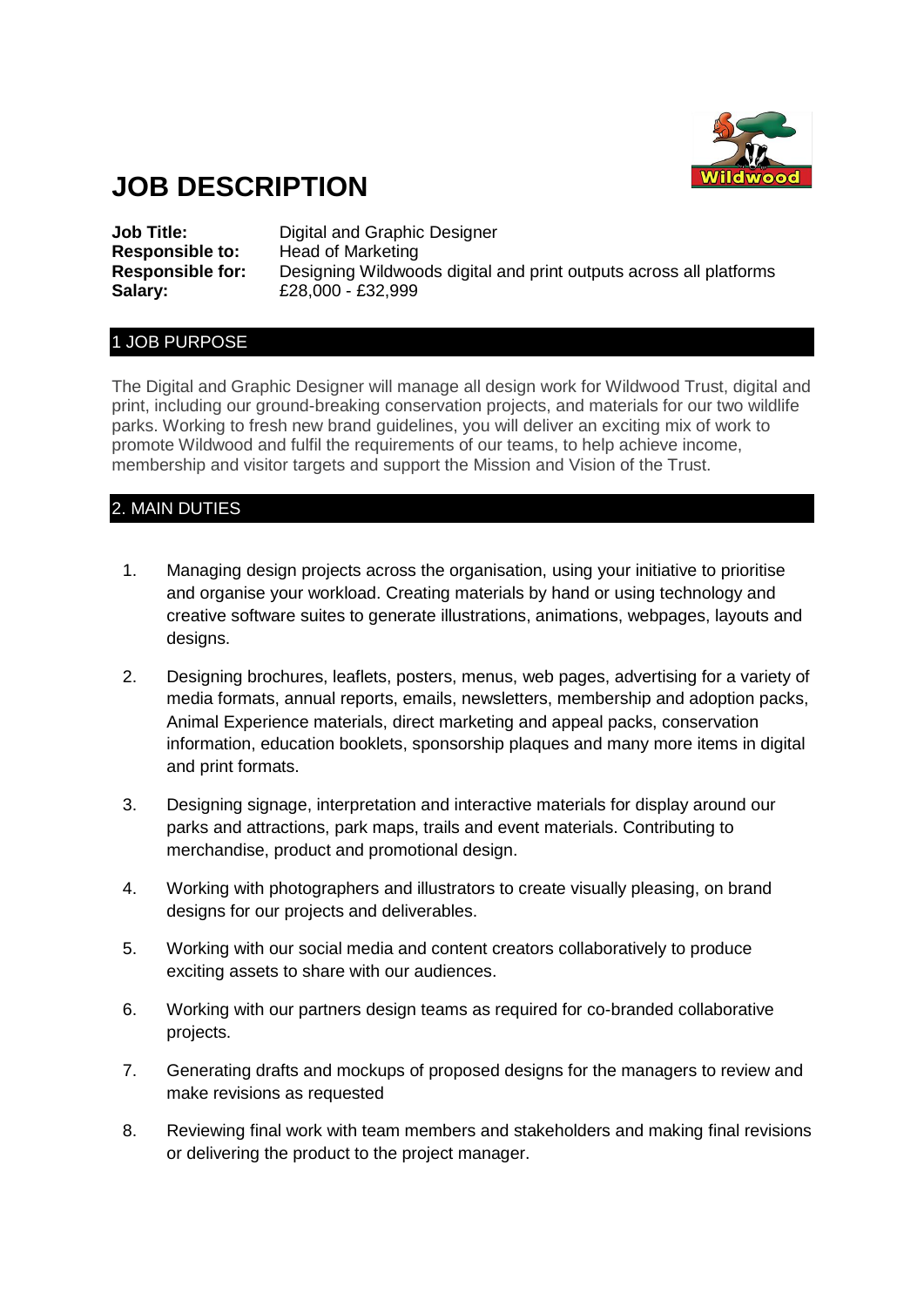- 9. Managing use of the brand guidelines, and ensuring everything is produced in line with these, using your exceptional design skills, flair and style.
- 10. Adhering to the Fundraising Code and Charity Commission guidelines and other external regulations (e.g. GDPR) – as set out by WWT's processes, policies and procedures

## 3. SKILLS, KNOWLEDGE, EXPERIENCE

The Digital and Graphic Designer will have a genuine drive for furthering the Trust's charitable objectives. This role requires creative flair, originality, the ability to work happily as part of a team, plus take ownership and initiative. The candidate will need to have a calm and friendly way of working with colleagues and stakeholders.

#### **1. Essential**

- Exceptional eye for detail.
- Excellent and demonstrable skills in graphic and digital design.
- Excellent knowledge of Adobe Illustrator and Photoshop.
- Knowledge of digital design, animation and interactivity.
- Excellent experience of managing a programme of design work
- Excellent experience of working as a designer in a studio, for an agency or in an office environment.
- Good experience of delivering creative for web pages, email promotion, social media and banner ads.
- Good experience of multi-tasking and acting quickly when required in a fast-paced environment.
- Good experience of working with Apple OS.
- Excellent experience of working under time pressure and to deadlines.
- **2. Desirable**
	- Good skills in cross-site and remote working.
	- Good knowledge of charity legislation.
	- Good experience of working at a visitor attraction.
	- Good experience of delivering a broad range of work for multiple clients.
	- Basic experience in collaborative working and/or working with partners.

# 4. ROLE DIMENSIONS

**Annual Budgetary amount:**  $£0$ **Number of staff reporting to the post (direct/Indirect):** 0 **Any other information:**

# 5. OTHER CONSIDERATIONS

- 1. The post is advertised as full time and may require weekend and bank holiday working.
- 2. No person shall be treated less favourably than another on the grounds of sex, sexual orientation, marital status, race, ethic or national origin, religion, colour, age or